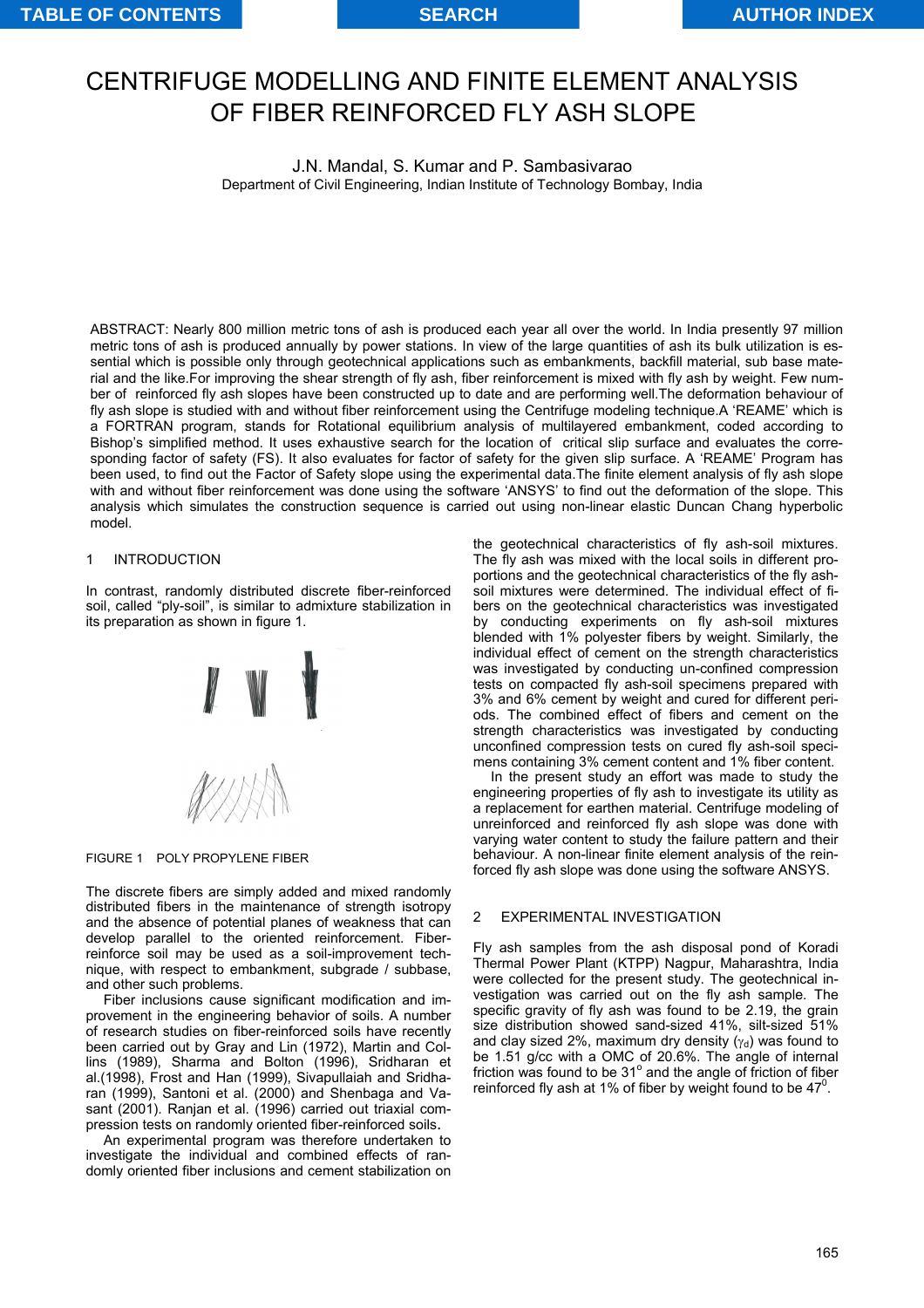#### CENTRIFUGE MODELLING OF REINFORCED FLY ASH SLOPE

Centrifuge model testing, because of its ability to reproduce the same stress levels in a small-scale model as those present in a full-scale prototype, is a useful tool in the investigation of geotechnical problems. The principle of centrifuge testing is to raise the acceleration of the scaled model in order to obtain prototype stress levels in the model.

Centrifuge modeling is used to investigate the behaviour of unreinforced and reinforced fly ash slope. Centrifuge modeling was done basically to study the performance of the fly ash slope after mixing with fiber reinforcement of 1% by weight. The failure pattern and the deformation behaviour of the reinforced the slope is studied for different moulding water content without and with fiber reinforcement.

## *3.1 Testing Program and Model Preparation*

In the present investigation, it was proposed to study the deformation and stability of fly ash slope without and with fiber reinforcement. The performance of the slopes was studied for different moulding water contents. In order to examine the influence of reinforcement on the stability of fly ash slope, firstly failure behaviour of fly ash slope without reinforcement is evaluated by varying moulding water content For each centrifuge test, the required quantity of fly ash was oven dried for 24 hrs and then cooled in open atmosphere and weighed. The sample was tested for different water contents. The conditioned fly ash sample and water are mixed with hand till a homogeneous mixture is obtained. The mixture is allowed to mature for 48 hours. Proper care is taken to prevent moisture loss. The dimensions of the slope with a model height of 80mm, width of 20mm, length of 100mm(Considering the half of the embankment). In case of reinforced fiber 1% by weight, mixed with fly ash then model was prepared same as in case of unreinforced slope. The inside of the container is coated with silicon grease to minimize frictional effects. The wooden block spacers were placed in such a way that desired geometry of the slope was obtained. After achieving the required height of model wooden block spacer is removed slowly without disturbing the geometry of the slope. A sand paper was used at the bottom to develop roughness between the model and the base of the container.

## *3.2 Interpretation of Results*

The type of failure observed in the fly ash slopes without reinforcement is of catastrophic in nature. After attaining a failure rpm, cracks propagate throughout the width and sudden failure occurs. The failure pattern of unreinforced fly ash slope is shown in figure 2 after the test. The failure rpm for the unreinforced fly ash slope model 602 rpm. It is observed that the consolidation of the fly ash takes place very fast, which is the biggest advantage of fly ash.

On the other hand, it is found that the reinforced fly ash slope is stable and does not give any sudden failure. But, it showed some cracks at a relatively high rpm. The failure rpm (at which the cracks are observed) for reinforced fly ash slope is 620 rpm. . The failure pattern of reinforced fly ash slope is shown in figure 3 after the test. The failure pattern of the unreinforced and reinforced fly ash slope with water content of 25% have been shown in the Figures2 and 3.respectively. The failure of unreinforced slope is catastrophic in nature but the reinforced fly ash wall shows only a very thin cracking and slight lateral deflection of the slope.



FIGURE 2 DEFORMATION PATTERN OF UNREINFORCED FLY ASH SLPOE AFTER CENTRIFUGE TEST AT WATER CON-TENT=25%



FIGURE 3 DEFORMATION PATTERN OF REINFORCED FI-BER FLY ASH SLOPE AFTER CENTRIFUGE TEST AT WATER CONTENT=25%

## *3.3 Summary of Centrifuge Results*

Based on the details obtained from the executed centrifuge test results the following can be summarized:

i) Fly ash slopes without reinforcement are liable to fail and sudden failure of slopes has been noticed.

ii) Unreinforced fly ash slope shows a sharp decrease in the strength for water content on higher side of optimum moisture content.

iii) The consolidation in fly ash is quick. It takes sometime to mature when mixed with water but its consolidation is fast. Proper drainage should be provided to drain the water.

iv) Reinforced fly ash slope shows little cracking and small deflection of panel slope, even at very high rpm.

## 4 FACTOR OF SAFETY

Factor of safety of reinforced and unreinforced fly ash slope was found by using a program called REAME, which is based on the Bishop's slip circle method of slope stability. In case of unreinforced slope the Factor of safety is 0.65, and fiber reinforced case 1.20, and the slip surface for a given Minimum Factor of Safely for unreinforced and reinforced slopes has shown in figures 4 and 5 respectively. The soil parameters are given in Table 1.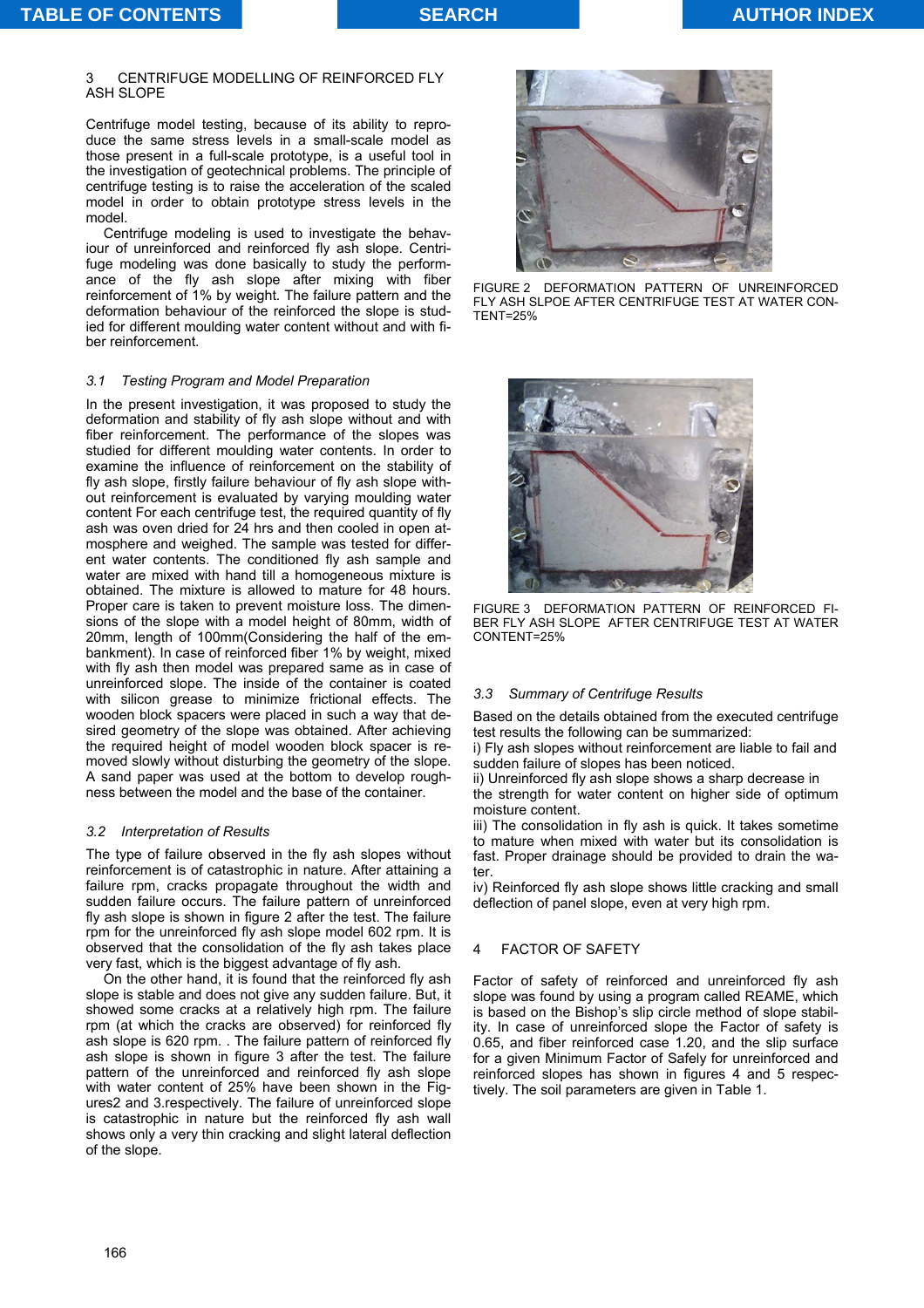Table 1 Properties of soil

| Property                               | Unreinforced<br>Fly Ash | Reinforced<br>Fly Ash |
|----------------------------------------|-------------------------|-----------------------|
| Cohesion(c) $(KN/m2)$                  |                         |                       |
| Angle of Internal<br>$Friction(\phi)$  | $31^\circ$              | $47^\circ$            |
| Unit Weight $(y)$ (KN/m <sup>3</sup> ) | 15.1                    | 15.1                  |
| Poisson Ratio                          | 0.4                     | 0.4                   |



## FIGURE 4 SLIP SURFACE OF UNREINFORCED FLY ASH SLOPE



FIGURE 5 SLIP SURFACE OF FIBER REINFORCED FLY ASH SLOPE

#### 5 FINITE ELEMENT ANALYSIS OF REINFORCED FLY ASH SLOPES

A non-linear finite element method of analysis is used for the analysis and study of fiber reinforced fly ash slopes which were found to be satisfactorily stable after the centrifuge tests. The problem is considered as plane strain problem. The finite element analysis work reported in this paper was performed using finite element software ANSYS. The finite element mesh used for the numerical simulation of reinforced and unreinforced fly ash slopes is as shown in the figure.6.

Eight noded quadrilateral element (PLANE82) deforming in plane strain is used for descretizing the fly ash medium. It is considered as a non-linear elastic material. The Duncan Chang hyperbolic model is used to model the nonlinear behaviour of the fly ash . The stress strain behaviour

of any type of soil depends on the number of different factors such as density, water content, structure , drainage conditions, strain conditions (i.e. plane strain, triaxial ), duration of loading , stress history, confining pressure and shear stress. The expression for the Initial modulus value for any stress condition is expressed as

$$
\mathbf{E}_{i} = \mathbf{K}\mathbf{P}_{a} \left(\frac{\sigma_{3}}{\mathbf{P}_{a}}\right)^{n}
$$

Drained triaxial tests were carried out on the fly ash sample for estimation of hyperbolic soil parameters in the current FEM simulation of unreinforced and fiber reinforced fly ash slopes. They are tabulated as shown inTable2.

Table 2 Properties of fly ash

| Property                                    | Fly        | Fiber reinfor- |
|---------------------------------------------|------------|----------------|
|                                             | ash        | ced fly ash    |
| Dimensionless modulus number                | 200        | 158            |
| Exponent (n)                                | 0.59       | 0.41           |
| Cohesion (c) $kN/m2$                        |            |                |
| Angle of internal friction $(\varphi)$      | $31^\circ$ | 47'            |
| Unit Weight ( $\gamma$ ) (KN/m <sup>3</sup> | 15.1       | 15.1           |
| Poisson's ratio (n)                         | 0.4        | 0.4            |



FIGURE 6 UNREINFORCED AND REINFORCED FLY ASH SLOPE MESH

#### 6 FINITE ELEMENT ANALYSIS RESULTS

From ANSYS, the Vector plot for unreinforced and fiber reinforced fly ash slope are shown in figures 7 and 8 respectively. Deformed and undeformed shapes of unreinforced and reinforced fly ash slope are shown in figures 9 and 10 respectively.



FIGURE 7 VECTOR PLOT FOR UNREINFORCED FLY ASH SLOPE